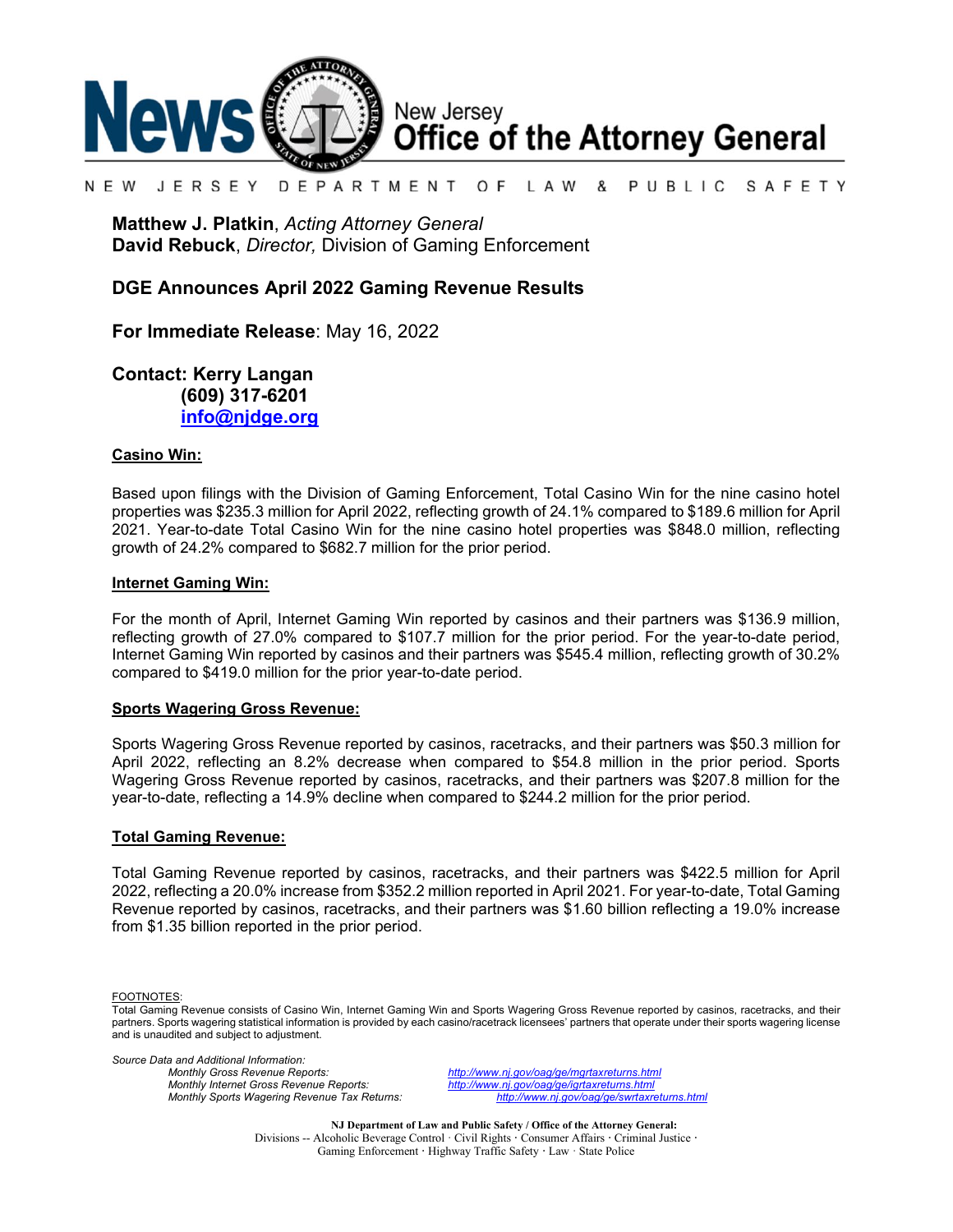# **APRIL 2022 STATISTICS**

| <b>APRIL</b>                   |                |                                   |                |                     |                | Increase (Decrease) |               |
|--------------------------------|----------------|-----------------------------------|----------------|---------------------|----------------|---------------------|---------------|
|                                |                | 2022                              |                | 2021                |                | \$                  | $\%$          |
| <b>Slot Machine Win</b>        | $\mathfrak{S}$ | 175,203,368                       | $\mathfrak{D}$ | 138,019,547         | $\mathfrak{D}$ | 37,183,821          | 26.9          |
| Table Game Win                 |                | 60,087,217                        |                | 51,601,841          |                | 8,485,376           | 16.4          |
| Casino Win                     |                | 235,290,585                       |                | 189,621,388         |                | 45,669,197          | 24.1          |
| Peer-to-Peer                   |                | 2,254,932                         |                | 2,406,541           |                | (151, 609)          |               |
| <b>Other Authorized Games</b>  |                |                                   |                |                     |                |                     | (6.3)<br>27.8 |
|                                |                | 134,628,466                       |                | 105,343,067         |                | 29,285,399          |               |
| <b>Internet Gaming Win</b>     |                | 136,883,398                       |                | 107,749,608         |                | 29, 133, 790        | 27.0          |
| <b>Sports Wagering Revenue</b> |                | 50,345,808                        |                | 54,839,217          |                | (4, 493, 409)       | (8.2)         |
| <b>Total Gaming Revenue</b>    | S.             | 422,519,791                       | S              | 352,210,213         | \$             | 70,309,578          | 20.0          |
| <b>APRIL YTD</b>               |                |                                   |                |                     |                |                     |               |
| Slot Machine Win               | \$             | 614,946,243                       | \$             | 493,374,256         | \$             | 121,571,987         | 24.6          |
| Table Game Win                 |                | 233,015,920                       |                | 189,371,663         |                | 43,644,257          | 23.0          |
| Casino Win                     |                | 847,962,163                       |                | 682,745,919         |                | 165,216,244         | 24.2          |
|                                |                |                                   |                |                     |                |                     |               |
| Peer-to-Peer                   |                | 9,571,444                         |                | 10,331,663          |                | (760, 219)          | (7.4)         |
| <b>Other Authorized Games</b>  |                | 535,792,814                       |                | 408,657,781         |                | 127, 135, 033       | 31.1          |
| <b>Internet Gaming Win</b>     |                | 545,364,258                       |                | 418,989,444         |                | 126,374,814         | 30.2          |
| <b>Sports Wagering Revenue</b> |                | 207,819,449                       |                | 244,178,830         |                | (36, 359, 381)      | (14.9)        |
| <b>Total Gaming Revenue</b>    | \$             | 1,601,145,870                     | S              | 1,345,914,193       | \$             | 255,231,677         | 19.0          |
|                                |                |                                   |                |                     |                |                     |               |
|                                |                | <b>Additional Tax Information</b> |                |                     |                |                     |               |
|                                |                | Casino IATs                       |                | Racetrack           |                |                     |               |
|                                |                | and 1.25% Tax                     |                | Economic            |                |                     |               |
|                                |                | Obligations (a)                   |                | Development Tax (b) |                |                     |               |
| April 2022                     | \$             | 6,541,470                         | \$             | 447,117             |                |                     |               |

(a) Casino IAT Obligations reflect 1.25% of casino gross revenue and 2.5% of Internet gross revenue. Also,

 there is a 1.25% Additional Tax on Retail sports wagering gross revenue and Internet sports wagering gross revenue. (b) Economic Development Tax reflects 1.25% of racetrack licensees' sports wagering gross revenue and

Internet sports wagering gross revenue.

As of May 16, 2022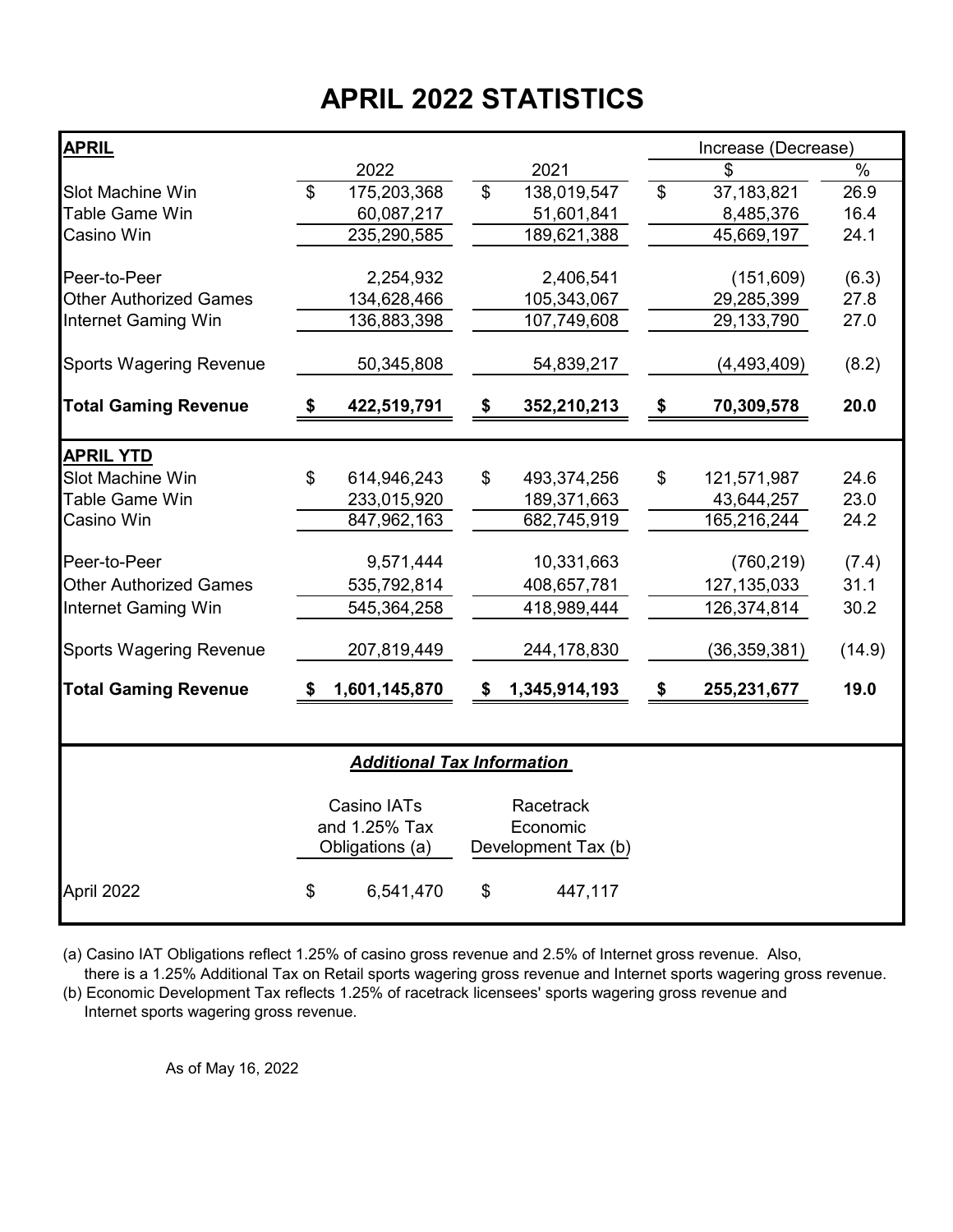| <b>CASINO WIN</b>             |      |             |                |                |             | <b>INTERNET GAMING WIN</b> |              |    |                | <b>SPORTS WAGERING REVENUE (a)</b> |                            |              |    |              | <b>TOTAL GAMING REVENUE</b> |    |               |    |               |             |
|-------------------------------|------|-------------|----------------|----------------|-------------|----------------------------|--------------|----|----------------|------------------------------------|----------------------------|--------------|----|--------------|-----------------------------|----|---------------|----|---------------|-------------|
| <b>Casino Licensees</b>       |      | 2022        |                | 2021           | %<br>Change |                            | 2022         |    | 2021           | %<br>Change                        |                            | 2022         |    | 2021         | $\%$<br>Change              |    | 2022          |    | 2021          | %<br>Change |
| Bally's                       | \$   | 14,418,816  | $\mathfrak{S}$ | 10,995,127     | 31.1        | \$                         | 2,967,824    | \$ |                | n/a                                | $\boldsymbol{\mathcal{F}}$ | 40,861       | \$ | 188,581      | n/a                         | \$ | 17,427,501    | \$ | 11,183,708    | 55.8        |
| Borgata                       |      | 61,603,848  |                | 38,528,308     | 59.9        |                            | 39,928,794   |    | 32,808,922     | 21.7                               |                            | 4,516,007    |    | 6,764,843    | n/a                         |    | 106,048,649   |    | 78,102,073    | 35.8        |
| Caesars                       |      | 20,196,227  |                | 18,851,209     | 7.1         |                            |              |    | $\sim$         | n/a                                |                            | 85,065       |    | (214, 827)   | n/a                         |    | 20,281,292    |    | 18,636,382    | 8.8         |
| Caesars Interactive NJ        |      |             |                | $\blacksquare$ | n/a         |                            | 9,086,897    |    | 9,196,040      | (1.2)                              |                            |              |    |              | n/a                         |    | 9,086,897     |    | 9,196,040     | (1.2)       |
| <b>Golden Nugget</b>          |      | 12,312,101  |                | 11,006,305     | 11.9        |                            |              |    | $\sim$         | n/a                                |                            | (59, 584)    |    | 240,463      | n/a                         |    | 12,252,517    |    | 11,246,768    | 8.9         |
| <b>GNOG</b>                   |      |             |                | $\sim$         | n/a         |                            | 38, 142, 387 |    | 32,426,981     | 17.6                               |                            | (181, 970)   |    | 202,541      | n/a                         |    | 37,960,417    |    | 32,629,522    | 16.3        |
| <b>Hard Rock</b>              |      | 40,590,812  |                | 35,231,670     | 15.2        |                            | 6,530,176    |    | 5,135,904      | 27.1                               |                            | 1,457,748    |    | 1,488,874    | n/a                         |    | 48,578,736    |    | 41,856,448    | 16.1        |
| Harrah's                      |      | 23,172,402  |                | 20,750,450     | 11.7        |                            |              |    | $\blacksquare$ | n/a                                |                            | (22, 499)    |    | 25,028       | n/a                         |    | 23,149,903    |    | 20,775,478    | 11.4        |
| Ocean Casino                  |      | 26,242,071  |                | 22,140,064     | 18.5        |                            | 1,677,837    |    | 1,253,715      | 33.8                               |                            | (45, 529)    |    | 1,868,182    | n/a                         |    | 27,874,379    |    | 25,261,961    | 10.3        |
| Resorts                       |      | 14,326,250  |                | 12,959,369     | 10.5        |                            |              |    | $\sim$         | n/a                                |                            | (156, 140)   |    | 392,144      | n/a                         |    | 14,170,110    |    | 13,351,513    | 6.1         |
| <b>Resorts Digital</b>        |      |             |                |                | n/a         |                            | 29,136,201   |    | 19,614,084     | 48.5                               |                            | 7,446,673    |    | 11,999,751   | n/a                         |    | 36,582,874    |    | 31,613,835    | 15.7        |
| Tropicana                     |      | 22,428,058  |                | 19,158,886     | 17.1        |                            | 9,413,282    |    | 7,313,962      | 28.7                               |                            | 1,502,646    |    | 227,902      | n/a                         |    | 33,343,986    |    | 26,700,750    | 24.9        |
| <b>Total: Casino Industry</b> |      | 235,290,585 |                | \$189,621,388  | 24.1        |                            | 136,883,398  |    | \$ 107,749,608 | 27.0                               |                            | \$14,583,278 |    | \$23,183,482 | (37.1)                      |    | \$386,757,261 |    | \$320,554,478 | 20.7        |
| <b>Racetrack Licensees</b>    |      |             |                |                |             |                            |              |    |                |                                    |                            |              |    |              |                             |    |               |    |               |             |
| <b>Freehold Raceway</b>       |      |             |                | $\sim$         | n/a         |                            |              |    | $\sim$         | n/a                                |                            | 1,034,470    |    | 128,028      | n/a                         |    | 1,034,470     |    | 128,028       | n/a         |
| Meadowlands                   |      |             |                | $\sim$         | n/a         |                            |              |    | $\sim$         | n/a                                |                            | 33,338,475   |    | 29,138,396   | n/a                         |    | 33,338,475    |    | 29,138,396    | 14.4        |
| <b>Monmouth Park</b>          |      |             |                | $\sim$         | n/a         |                            |              |    | $\sim$         | n/a                                |                            | 1,389,585    |    | 2,389,311    | n/a                         |    | 1,389,585     |    | 2,389,311     | (41.8)      |
| <b>Grand Total</b>            | - 56 | 235,290,585 |                | \$189,621,388  | 24.1        | - \$                       | 136,883,398  |    | \$107,749,608  | 27.0                               |                            | \$50,345,808 |    | \$54,839,217 | (8.2)                       | \$ | 422,519,791   |    | \$352,210,213 | 20.0        |

(a) Due to the volatility of sports wagering gross revenue on an individual basis, the percentage growth or decline is measured only by casino total and industry total (including racetracks).

### **MONTHLY COMPARISON FOR THE MONTH ENDED APRIL 2022 VERSUS 2021**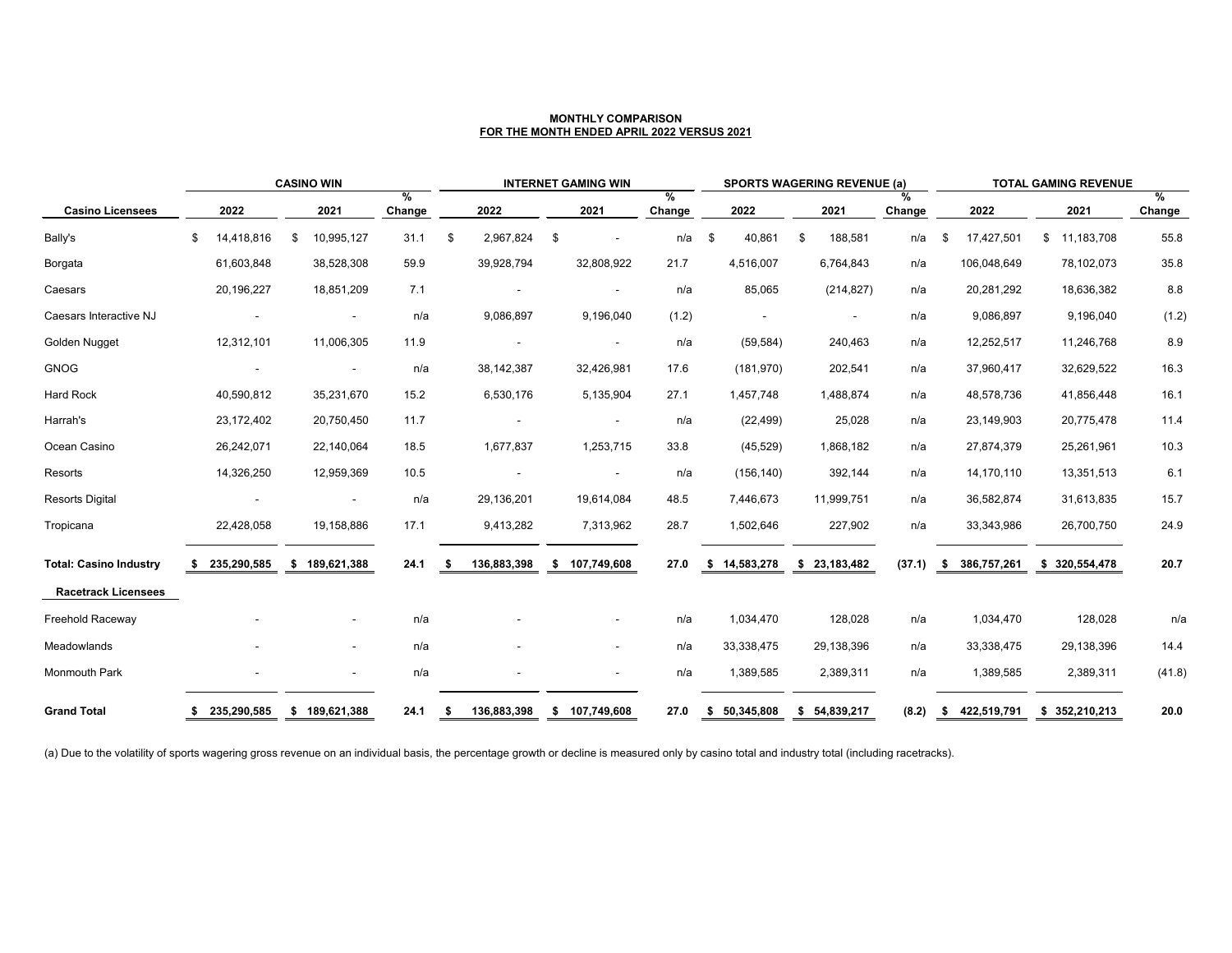|                               | <b>CASINO WIN</b> |             |     |             |                                |     |               | <b>INTERNET GAMING WIN</b>     |                         |               | <b>SPORTS WAGERING REVENUE (a)</b> |                | <b>TOTAL GAMING REVENUE</b> |                           |    |                 |                       |
|-------------------------------|-------------------|-------------|-----|-------------|--------------------------------|-----|---------------|--------------------------------|-------------------------|---------------|------------------------------------|----------------|-----------------------------|---------------------------|----|-----------------|-----------------------|
| <b>Casino Licensees</b>       |                   | 2022        |     | 2021        | $\frac{0}{0}$<br><b>Change</b> |     | 2022          | 2021                           | $\frac{9}{6}$<br>Change | 2022          | 2021                               | $\%$<br>Change |                             | 2022                      |    | 2021            | $\%$<br><b>Change</b> |
| Bally's                       | \$                | 47,417,449  | \$. | 36,463,105  | 30.0                           | -\$ | 7,320,911     | \$<br>$\overline{\phantom{a}}$ | n/a                     | \$<br>194,001 | 725,536<br>\$                      | n/a            | \$                          | 54,932,361                | \$ | 37,188,641      | 47.7                  |
| Borgata                       |                   | 217,808,704 |     | 160,254,382 | 35.9                           |     | 158,230,441   | 123,412,925                    | 28.2                    | 23,619,348    | 26,519,941                         | n/a            |                             | 399,658,493               |    | 310, 187, 248   | 28.8                  |
| Caesars                       |                   | 73,409,406  |     | 65,098,946  | 12.8                           |     | $\sim$        | $\overline{\phantom{a}}$       | n/a                     | 898,363       | 1,671,794                          | n/a            |                             | 74,307,769                |    | 66,770,740      | 11.3                  |
| Caesars Interactive NJ        |                   |             |     |             | n/a                            |     | 39,132,320    | 34,895,875                     | 12.1                    |               |                                    | n/a            |                             | 39,132,320                |    | 34,895,875      | 12.1                  |
| Golden Nugget                 |                   | 48,306,696  |     | 40,615,160  | 18.9                           |     |               |                                | n/a                     | (79, 371)     | 625,863                            | n/a            |                             | 48,227,325                |    | 41,241,023      | 16.9                  |
| <b>GNOG</b>                   |                   |             |     | $\sim$      | n/a                            |     | 147,469,217   | 123,278,265                    | 19.6                    | 407,683       | 453,050                            | n/a            |                             | 147,876,900               |    | 123,731,315     | 19.5                  |
| <b>Hard Rock</b>              |                   | 152,038,180 |     | 116,154,884 | 30.9                           |     | 24,742,278    | 21,328,738                     | 16.0                    | 4,851,869     | 5,208,880                          | n/a            |                             | 181,632,327               |    | 142,692,502     | 27.3                  |
| Harrah's                      |                   | 80,353,513  |     | 68,280,364  | 17.7                           |     | $\sim$        | $\overline{\phantom{a}}$       | n/a                     | 83,520        | 263,501                            | n/a            |                             | 80,437,033                |    | 68,543,865      | 17.4                  |
| Ocean Casino                  |                   | 105,498,851 |     | 81,600,713  | 29.3                           |     | 7,055,714     | 4,334,820                      | 62.8                    | 513,552       | 10,955,653                         | n/a            |                             | 113,068,117               |    | 96,891,186      | 16.7                  |
| Resorts                       |                   | 49,486,938  |     | 44,333,502  | 11.6                           |     | $\sim$        |                                | n/a                     | 587,090       | 1,520,412                          | n/a            |                             | 50,074,028                |    | 45,853,914      | 9.2                   |
| <b>Resorts Digital</b>        |                   |             |     |             | n/a                            |     | 122,907,582   | 83,618,564                     | 47.0                    | 37,981,976    | 49,605,994                         | n/a            |                             | 160,889,558               |    | 133,224,558     | 20.8                  |
| Tropicana                     |                   | 73,642,426  |     | 69,944,863  | 5.3                            |     | 38,505,795    | 28,120,257                     | 36.9                    | 4,105,094     | 228,744                            | n/a            |                             | 116,253,315               |    | 98,293,864      | 18.3                  |
| <b>Total: Casino Industry</b> | -SS               | 847,962,163 | -S  | 682,745,919 | 24.2                           | \$  | 545,364,258   | \$418,989,444                  | 30.2                    | \$73,163,125  | \$97,779,368                       | (25.2)         |                             | \$1,466,489,546           |    | \$1,199,514,731 | 22.3                  |
| <b>Racetrack Licensees</b>    |                   |             |     |             |                                |     |               |                                |                         |               |                                    |                |                             |                           |    |                 |                       |
| <b>Freehold Raceway</b>       |                   |             |     | $\sim$      | n/a                            |     |               | $\sim$                         | n/a                     | 6,299,307     | 410,729                            | n/a            |                             | 6,299,307                 |    | 410,729         | n/a                   |
| Meadowlands                   |                   |             |     | $\sim$      | n/a                            |     | $\sim$        | $\sim$                         | n/a                     | 122,561,380   | 134,405,188                        | n/a            |                             | 122,561,380               |    | 134,405,188     | n/a                   |
| <b>Monmouth Park</b>          |                   |             |     | $\sim$      | n/a                            |     | $\sim$        | $\blacksquare$                 | n/a                     | 5,795,637     | 11,583,545                         | n/a            |                             | 5,795,637                 |    | 11,583,545      | n/a                   |
| <b>Grand Total</b>            |                   | 847,962,163 | \$  | 682,745,919 | 24.2                           |     | \$545,364,258 | \$418,989,444                  | 30.2                    | \$207,819,449 | \$244,178,830                      |                |                             | $(14.9)$ \$ 1,601,145,870 |    | \$1,345,914,193 | 19.0                  |

(a) Due to the volatility of sports wagering gross revenue on an individual basis, the percentage growth or decline is measured only by casino total and industry total (including racetracks).

### **YEAR-TO-DATE COMPARISON FOR THE YEAR-TO-DATE ENDED APRIL 2022 VERSUS 2021**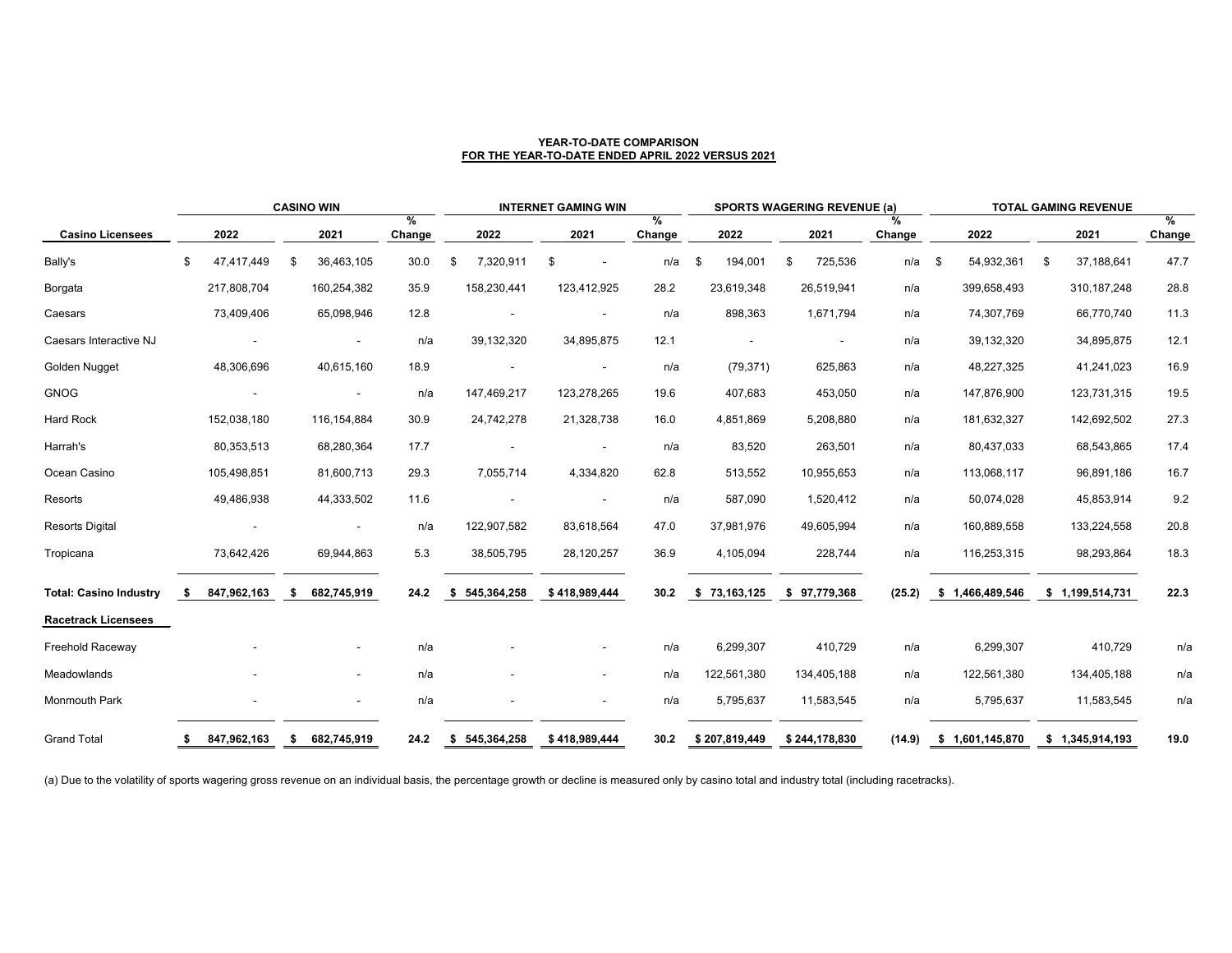## **Gross Revenue Tax, Internet Gross Revenue Tax and Sports Wagering Gross Revenue Tax Information**

|                        |                                   |                                    | FOR THE MONTH ENDED APRIL 2022              |                               |                 | FOR THE YEAR-TO-DATE ENDED APRIL 2022 |                                 |                                             |                               |               |  |  |  |  |
|------------------------|-----------------------------------|------------------------------------|---------------------------------------------|-------------------------------|-----------------|---------------------------------------|---------------------------------|---------------------------------------------|-------------------------------|---------------|--|--|--|--|
|                        | 8%<br>Gross<br><b>Revenue Tax</b> | 8.5%<br><b>Sports Wager</b><br>Tax | 15%<br><b>Internet Gross</b><br>Revenue Tax | 13%<br>Internet<br>Sports Tax | TOTAL (a)       | 8%<br>Gross<br><b>Revenue Tax</b>     | 8.5%<br>Sports Wager<br>Tax (a) | 15%<br><b>Internet Gross</b><br>Revenue Tax | 13%<br>Internet<br>Sports Tax | <b>TOTAL</b>  |  |  |  |  |
| Bally's                | 907,394                           | 3,475                              | 445,174                                     | $\sim$                        | 1,356,043       | 2,996,831                             | 16,491                          | 1,106,239                                   |                               | 4,119,561     |  |  |  |  |
| <b>Borgata</b>         | 4,083,283                         | $\blacksquare$                     | 5,985,705                                   | 576,163                       | 10,645,151      | 14,506,610                            | $\sim$                          | 23,791,410                                  | 3,490,300                     | 41,788,320    |  |  |  |  |
| Caesars                | 1,358,679                         | $\overline{\phantom{a}}$           | $\sim$                                      | 15,979                        | 1,374,658       | 4,950,554                             | 34,759                          |                                             | 68,584                        | 5,053,897     |  |  |  |  |
| Caesars Interactive NJ | $\sim$                            | $\overline{\phantom{a}}$           | 1,345,756                                   | $\sim$                        | 1,345,756       | $\overline{\phantom{a}}$              | $\sim$                          | 5,859,131                                   |                               | 5,859,131     |  |  |  |  |
| Golden Nugget          | 512,857                           |                                    |                                             | $\sim$                        | 512,857         | 2,005,267                             | 460                             |                                             |                               | 2,005,727     |  |  |  |  |
| <b>GNOG</b>            | $\sim$                            |                                    | 5,722,724                                   |                               | 5,722,724       |                                       | $\sim$                          | 22,133,419                                  | 78,383                        | 22,211,802    |  |  |  |  |
| <b>Hard Rock</b>       | 2,753,414                         |                                    | 979,526                                     | 199,734                       | 3,932,674       | 10,200,311                            | 18,801                          | 3,711,341                                   | 604,810                       | 14,535,263    |  |  |  |  |
| Harrah's               | 1,595,968                         | $\overline{\phantom{a}}$           |                                             | $\sim$                        | 1,595,968       | 5,525,621                             | 12,736                          |                                             | $\blacksquare$                | 5,538,357     |  |  |  |  |
| Ocean Casino           | 1,778,156                         | $\overline{\phantom{a}}$           | 245,831                                     | 8,458                         | 2,032,445       | 7,269,377                             | 12,047                          | 1,057,533                                   | 105,704                       | 8,444,661     |  |  |  |  |
| Resorts                | 811,840                           | $\overline{\phantom{a}}$           |                                             |                               | 811,840         | 2,681,450                             | 63,175                          |                                             |                               | 2,744,625     |  |  |  |  |
| <b>Resorts Digital</b> | $\sim$                            | $\overline{\phantom{a}}$           | 4,370,254                                   | 968,067                       | 5,338,321       | $\sim$                                | $\sim$                          | 18,445,041                                  | 4,938,663                     | 23,383,704    |  |  |  |  |
| Tropicana              | ,602,393                          | 9,146                              | 1,411,992                                   | 181,385                       | 3,204,916       | 5,007,682                             | 41,128                          | 5,775,869                                   | 462,532                       | 11,287,211    |  |  |  |  |
| <b>Casino Total</b>    | \$15,403,984                      | 12,621<br>\$                       | \$20,506,962                                | \$1,949,786                   | \$37,873,353    | \$55,143,703                          | 199,597<br>\$                   | \$81,879,983                                | \$9,748,976                   | \$146,972,259 |  |  |  |  |
| Freehold Raceway       | $\sim$                            | 15,095                             | $\blacksquare$                              | 114,622                       | 129,717         | $\blacksquare$                        | 39,494                          |                                             | 764,922                       | 804,416       |  |  |  |  |
| Meadowlands            | $\blacksquare$                    | 348,998                            | $\sim$                                      | 3,800,257                     | 4,149,255       | $\blacksquare$                        | 858,898                         | $\sim$                                      | 14,619,540                    | 15,478,438    |  |  |  |  |
| Monmouth Park          |                                   |                                    |                                             | 184,544                       | 184,544         |                                       | 24,011                          |                                             | 720,538                       | 744,549       |  |  |  |  |
| <b>Racetrack Total</b> |                                   | 364,093<br>\$                      | \$                                          | \$4,099,423                   | 4,463,516<br>\$ | \$                                    | 922,403<br>\$                   | \$                                          | \$16,105,000                  | \$ 17,027,403 |  |  |  |  |
| <b>Grand Total</b>     | \$15,403,984                      | 376,714<br>\$                      | \$20,506,962                                | \$6,049,209                   | \$42,336,869    | \$55,143,703                          | \$1,122,000                     | \$81,879,983                                | \$25,853,976                  | \$163,999,662 |  |  |  |  |

(a) Total Gross Revenue Taxes reflect: (1) 8% tax on Casino Gross Revenue, (2) 15% tax on Internet gaming gross revenue, (3) 8.5% tax on casino and racetrack sports wagering gross revenue, and (4) 13% tax on casino and racetrack Internet sports wagering gross revenue. Total Gross Revenue Taxes includes the tax impact of eligible promotional gaming credits. Total Gross Revenue Taxes are unaudited and subject to adjustment.